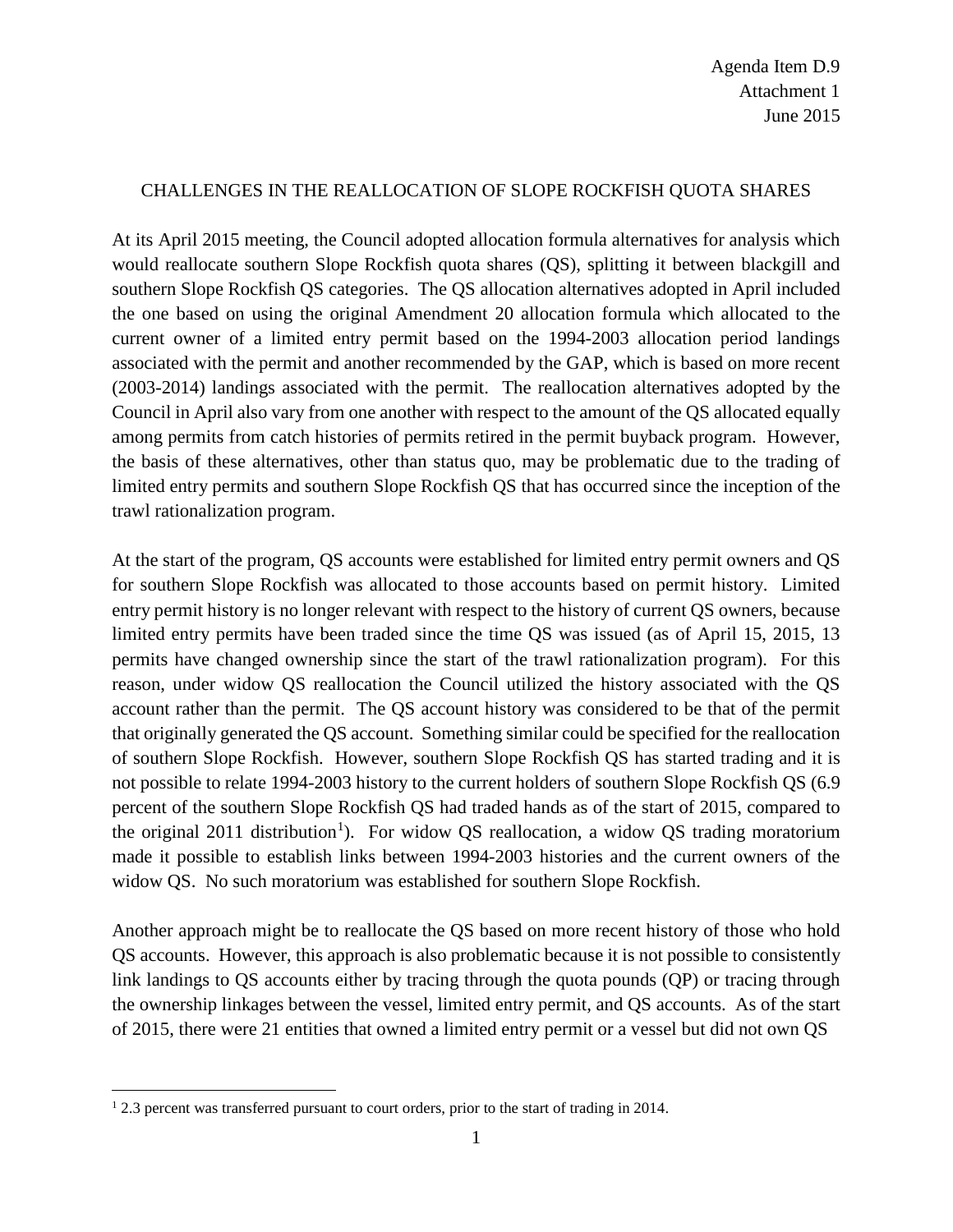and 16 entities that owned QS but could not be linked to the ownership of a vessel or permit. A more detailed description of the situation is provided starting on page [2.](#page-1-0)

A viable approach would be to split the existing QS such that, for example, a person with one percent of the southern Slope Rockfish QS before the split would have one percent of the southern Slope Rockfish QS and one percent of the blackgill rockfish QS after the split. This is the approach that Amendment 20 specified for handling the division of a QS stock or stock complex. No action would be required to implement this approach.

It appears that the only other way to reallocate QS based on history or current landings might be to revoke the QS from the current QS holders and redistribute it to a different group to which landings can be associated (e.g., vessel owners or current limited entry permit owners). Some overlap between these groups and the current owners of QS would be expected. If the Council decided it wanted to consider this approach, it should evaluate the quality of the data available. Information on these data is provided starting on page [4.](#page-3-0) If alternatives to the Amendment 20 approach are pursued (described in the previous paragraph) the purpose and need statement should be adjusted to explain why alternatives are being considered.

## <span id="page-1-0"></span>**Challenges in the Attribution of Recent Landing History to Current QS Owner**

Figure 1 illustrates the challenges in associating landing history with current QS account owners. Bold arrows show where direct links can be established at the time of landing. Starting at the bottom is a recent landing ticket which is directly linked to the vessel making the landing and through that vessel can be indirectly linked to a QP account (and QPs in the account), a vessel owner, a limited entry permit, and the owner of that limited entry permit. In most cases, a single entity may own the vessel, limited entry permit, and QS account, however, as illustrated by the figure, each of these assets may also be held by different individuals such that they are not necessarily linked through ownership. This prevents consistent tracking of a landing back to the QS account owner through the vessel or permit ownership. Additionally, QP cannot necessarily be tracked back to a QS account because the QP may have been generated from a number of different QS accounts (as indicated by the multiple QS accounts at the top of the figure), or even the QP accounts of other vessels. Finally, permit history from 1994-2003 (or any period) cannot be consistently tracked back to the current owners of the QS generated by that permit at the start of the program because QS trading has started. Such tracking was possible for widow QS because of the trading moratorium.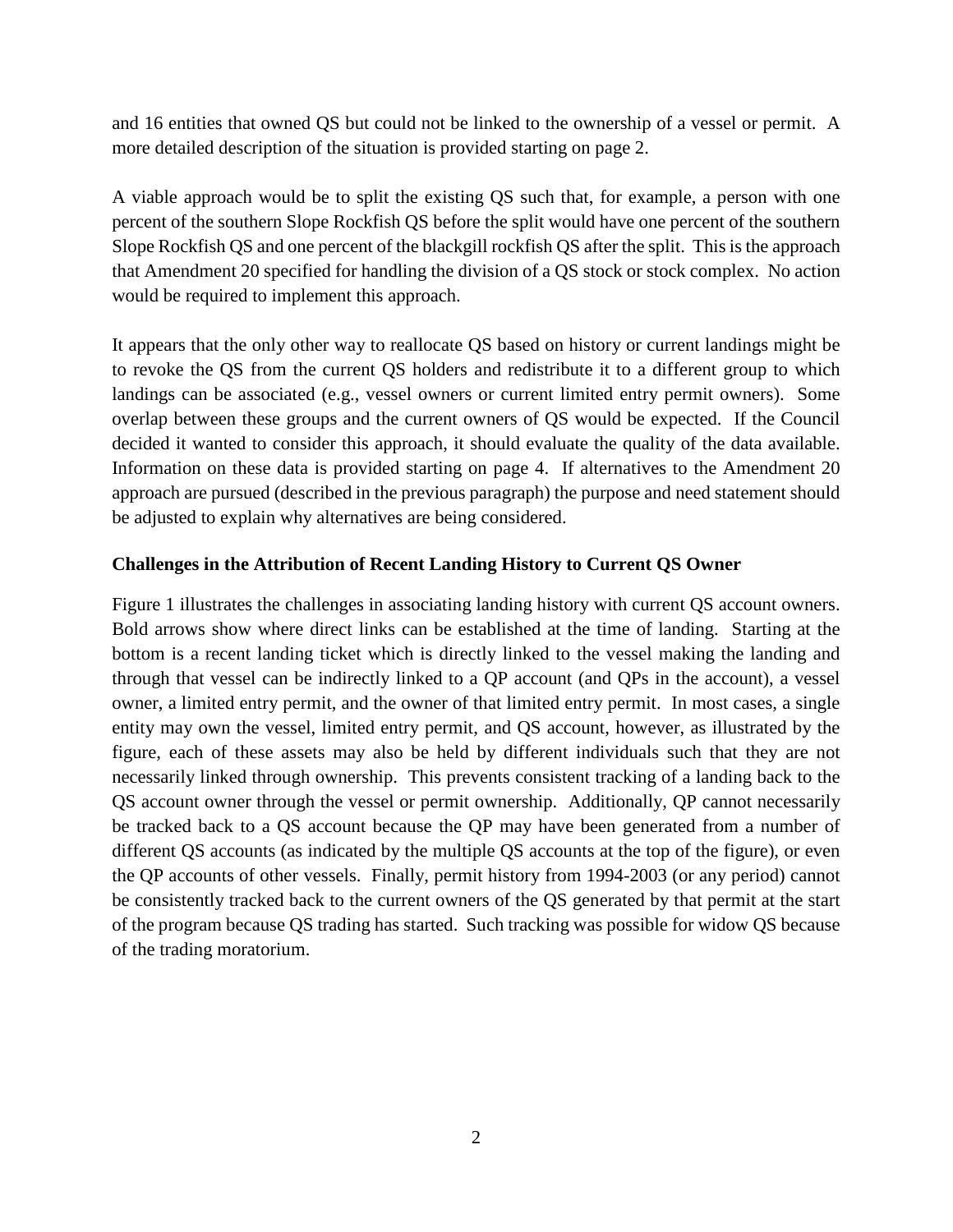